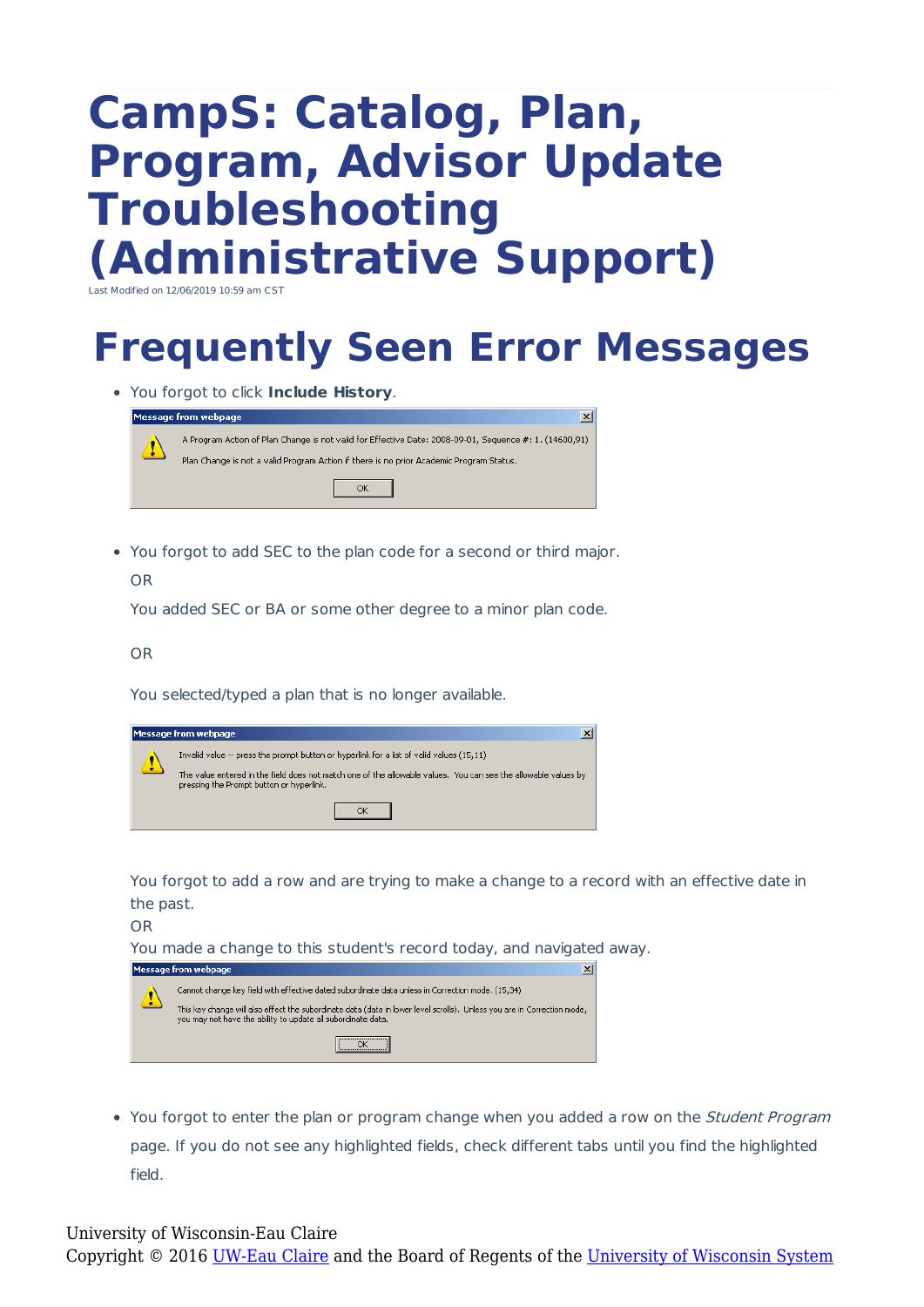| <b>Message from webpage</b>              |
|------------------------------------------|
| Highlighted fields are required. (15,30) |
| Enter data into the highlighted fields.  |
|                                          |

The student has been evaluated for graduation. Send them to Degree Review for program, plan or requirement term changes.

| <b>Message from webpage</b>                                                                                                                                                                                 |
|-------------------------------------------------------------------------------------------------------------------------------------------------------------------------------------------------------------|
| The Degree Checkout Status is set to Applied. Do NOT make changes to the student's program or plan. (14600,276)<br>Please Direct the student to Degree Review, Schofield 128, for program and plan changes. |
|                                                                                                                                                                                                             |

You forgot to save.

NOTE: Click **Cancel** to continue, and click **OK** to return to the page then SAVE. Clicking OK does

| not save your changes |                                                                                          |  |
|-----------------------|------------------------------------------------------------------------------------------|--|
|                       | Message from webpage                                                                     |  |
|                       | You have unsaved data on this page. Click OK to go back and save, or Cancel to continue. |  |
|                       | Cancel<br>ок                                                                             |  |

## **Advisor Update Troubleshooting**

There is a row in the advisor stack with no advisor. Most likely you added an extra row. Click

**College** 

**View All** and delete any blank rows.

| lMessage from webpage.                                                                                                                                                                                                                                                                  |
|-----------------------------------------------------------------------------------------------------------------------------------------------------------------------------------------------------------------------------------------------------------------------------------------|
| An Academic Advisor or an Advising Committee must be specified. (14600,194)<br>Either an Academic Advisor or an Advising Committee must be selected for each Advising Role before a record can be<br>saved. Select a valid Academic Advisor or Advising Committee then save the record. |
|                                                                                                                                                                                                                                                                                         |

## **Program Plan Update Troubleshooting**

If the plan code is not accepted:

• Check the program - only give codes for that college.

NOTE: If the program is "post-bac", only <sup>a</sup> post-bac plan code will be accepted for the primary major.